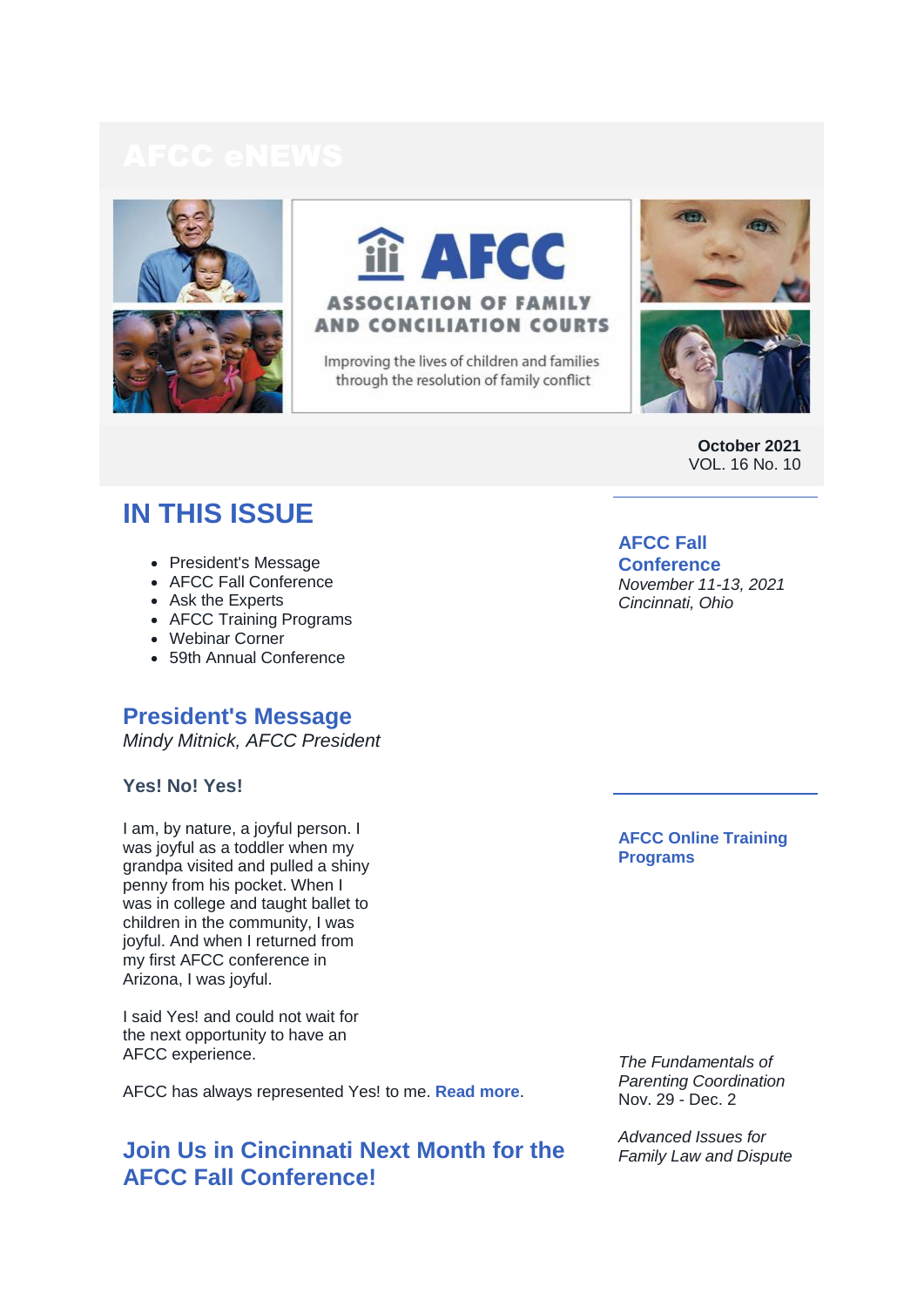# **AFCC Fall Conference**

# *Unmuting the Voices of Children and Families: Can You Hear Me Now?*

*In collaboration with the Ohio Association of Domestic Relations Judges and the Ohio Association of Magistrates*

November 11-13, 2021 Cincinnati Netherland Plaza Cincinnati, OH

# **Safety Protocols and Health Considerations**

AFCC is proceeding with the Fall Conference in Cincinnati, November 11-13, 2021, as an in-person event. There are currently no state or local restrictions; however, AFCC will adhere to the health and safety protocols similar to many theater, concert, and dining venues that require **all attendees to show proof of full vaccination or a negative COVID test taken within 72 hours of the event**.

Attendees will also be required to wear masks when not eating or drinking, and hotel staff members will also be masked. Regrettably, there will be no hospitality suite.

We understand that travel and interacting with others is a personal decision and respect each person's choice. For those who are not yet ready to travel or convene, we encourage you to consider registering for any of the following programs being offered virtually this fall. Visit the **[AFCC website](https://r20.rs6.net/tn.jsp?f=001GatK5TbPh7s5VRAKe4clglnvcarXtACXm2f31WIiCZ50a4VniMO7w5cG7ZZ1GUQyFtiW2tyQ50FP7jO83PnDHbyUNhBUmBAmBYDgC6QHshc3MyQjfz1aq2p1PaM4ijM3rg7R7x7I-o6pFxJVlduY7g==&c=aQqsplq_4n8m9koU-MqsYGL-RVLpsXhaESkLTnqe-NDa0Uc09cUQhA==&ch=s7fA5jcJKwyGcUyE9ffDb7ymv3ImhJNm6oDQuc92cXvauvOLczqi9Q==)** for a list of programs available online.

# **Visit the Conference Portal**

The **[conference portal](https://r20.rs6.net/tn.jsp?f=001GatK5TbPh7s5VRAKe4clglnvcarXtACXm2f31WIiCZ50a4VniMO7w8BT-bZxoO_Xf-khUJ038215Ln-JsAd6zKqxChO5e_zE4Ag1blkIMPOlAZK2GSW2o2kdJwYzUsCyFo1vuGlKLGdThhTzcj4qokslFY28CX_P2vya3Q-NJ1U=&c=aQqsplq_4n8m9koU-MqsYGL-RVLpsXhaESkLTnqe-NDa0Uc09cUQhA==&ch=s7fA5jcJKwyGcUyE9ffDb7ymv3ImhJNm6oDQuc92cXvauvOLczqi9Q==)** is your home for information about the AFCC Fall Conference.

- Read about all **[conference sessions](https://r20.rs6.net/tn.jsp?f=001GatK5TbPh7s5VRAKe4clglnvcarXtACXm2f31WIiCZ50a4VniMO7w5PeZd8AJHX7lSadFVFkVi1bC53KnOoHUSXcv7CSOVk1WSdyTJuAKaMYofcdUVg0lwOYNyW3HBK4iIq8BpTCvsNOAsG5GBI1OhKjg5UBCgTeJQ0ZkDgsmZX_s_slPhUXlQ==&c=aQqsplq_4n8m9koU-MqsYGL-RVLpsXhaESkLTnqe-NDa0Uc09cUQhA==&ch=s7fA5jcJKwyGcUyE9ffDb7ymv3ImhJNm6oDQuc92cXvauvOLczqi9Q==)**.
- Learn about **[continuing education](https://r20.rs6.net/tn.jsp?f=001GatK5TbPh7s5VRAKe4clglnvcarXtACXm2f31WIiCZ50a4VniMO7w5PeZd8AJHX7WM79t96I9Zg44aSJHyXUFG_i7-CycunCfykrkqwF6Lf_22r-NqnYag6xU0r4ZB-jkSn6xUoFPS_TR5xVTi_VXMUBDVfog2Frt4c3KEA4BBw9YOe9EL8DeMFyCmnlowIi&c=aQqsplq_4n8m9koU-MqsYGL-RVLpsXhaESkLTnqe-NDa0Uc09cUQhA==&ch=s7fA5jcJKwyGcUyE9ffDb7ymv3ImhJNm6oDQuc92cXvauvOLczqi9Q==)** credit applications in progress and how to obtain a certificate.
- Check **[conference information](https://r20.rs6.net/tn.jsp?f=001GatK5TbPh7s5VRAKe4clglnvcarXtACXm2f31WIiCZ50a4VniMO7w5PeZd8AJHX7Lt3QpaZF80Hg_LKpSy7B01BmWv50nENQ-NnCkojV8DzhHKbEMelnxCDKU4_c5KtkmHRyB3GGo-ShKaPG15JUN4zQvjr7hlzqu_nxkRX2MLepVEBEp85ht7IHbgqHi_8j&c=aQqsplq_4n8m9koU-MqsYGL-RVLpsXhaESkLTnqe-NDa0Uc09cUQhA==&ch=s7fA5jcJKwyGcUyE9ffDb7ymv3ImhJNm6oDQuc92cXvauvOLczqi9Q==)** for hotel information, safety protocols, and more.
- Peruse the **[conference brochure](https://r20.rs6.net/tn.jsp?f=001GatK5TbPh7s5VRAKe4clglnvcarXtACXm2f31WIiCZ50a4VniMO7w1AsPiGiAWFAXXEC5eAmowOxIPVg2EUS1F5zCl-Qedtz_Oxq0b0WcPdo9QN51iqW-igbpsI97FX1uOw_Hl4gG-3tKpjY-O6jB8PkYfGx4EVXSh0BiwWtluJpoGwJn_Nb7WKU8MG7YTVhgfFB0Hr9XUGwsLUoXIyQQpQznz4jRaiLhsDZxopV6KlzN962Ye5khh4-F0mYIVPMyVn66yAc51yq7yQ6kFP-YcZyouY0K_mA&c=aQqsplq_4n8m9koU-MqsYGL-RVLpsXhaESkLTnqe-NDa0Uc09cUQhA==&ch=s7fA5jcJKwyGcUyE9ffDb7ymv3ImhJNm6oDQuc92cXvauvOLczqi9Q==)**.
- View **[conference sponsors and exhibitors](https://r20.rs6.net/tn.jsp?f=001GatK5TbPh7s5VRAKe4clglnvcarXtACXm2f31WIiCZ50a4VniMO7w5PeZd8AJHX7PvGjigP8a3Yn1qiV0IsXjoZqwxFagIJNcEp1G-CNMWOIIuLwP4a_3TyL9D_IyjagcEY_dfTF8xJsbGMfrlN0yfzooZl-TJfA48rvls022jWB6HsIY1NKvk6rTfytKXWy&c=aQqsplq_4n8m9koU-MqsYGL-RVLpsXhaESkLTnqe-NDa0Uc09cUQhA==&ch=s7fA5jcJKwyGcUyE9ffDb7ymv3ImhJNm6oDQuc92cXvauvOLczqi9Q==)** or sign up to promote your business.
- **[Register](https://r20.rs6.net/tn.jsp?f=001GatK5TbPh7s5VRAKe4clglnvcarXtACXm2f31WIiCZ50a4VniMO7w4rjWbZPzFcJi9px7k3lgSsH7FDckAtGF-zeEcw89ZwjKLAoqadDf_Q2TlDfW5T9PZrMhBF4u-h4cr39gLhmcwvWTp4St27FxjT6nf-jM0CqsoBzhyjKsK0_Ha_p6wgGdpTfvy_7p1EPyzgfYCxQAkuWmeZUbrt42bjnU4j7Sr7eY2uO4tfovSPXTZ2byYHCog==&c=aQqsplq_4n8m9koU-MqsYGL-RVLpsXhaESkLTnqe-NDa0Uc09cUQhA==&ch=s7fA5jcJKwyGcUyE9ffDb7ymv3ImhJNm6oDQuc92cXvauvOLczqi9Q==)** for the conference!

# **Hotel Reservations**

A special rate of **\$147/night for single or double occupancy** is available exclusively to AFCC attendees. **[Make your](https://r20.rs6.net/tn.jsp?f=001GatK5TbPh7s5VRAKe4clglnvcarXtACXm2f31WIiCZ50a4VniMO7w9ZiXUxyCwCRjXyP2mpRMMQP6emul6LMW0AMYIXZhAGUkPuAFHFDJOIlvmNQBmEryCSEGpcnXbDLdTAGEzUbXn5k26fghjflpA==&c=aQqsplq_4n8m9koU-MqsYGL-RVLpsXhaESkLTnqe-NDa0Uc09cUQhA==&ch=s7fA5jcJKwyGcUyE9ffDb7ymv3ImhJNm6oDQuc92cXvauvOLczqi9Q==)** 

**[reservation online](https://r20.rs6.net/tn.jsp?f=001GatK5TbPh7s5VRAKe4clglnvcarXtACXm2f31WIiCZ50a4VniMO7w9ZiXUxyCwCRjXyP2mpRMMQP6emul6LMW0AMYIXZhAGUkPuAFHFDJOIlvmNQBmEryCSEGpcnXbDLdTAGEzUbXn5k26fghjflpA==&c=aQqsplq_4n8m9koU-MqsYGL-RVLpsXhaESkLTnqe-NDa0Uc09cUQhA==&ch=s7fA5jcJKwyGcUyE9ffDb7ymv3ImhJNm6oDQuc92cXvauvOLczqi9Q==)** or call 1-800-HILTONS (800-445-8667), ask for Hilton Cincinnati Netherland Plaza, and request the group code **AFCC**. Any unreserved rooms in the AFCC block will be released on October 21, 2021; the group rate will not be guaranteed after that date.

*Resolutions Professionals* Dec. 6-7, 2021

### **AFCC 59th Annual Conference**

*Chicago, Illinois May 11-14, 2022*

**[Save the date!](https://r20.rs6.net/tn.jsp?f=001GatK5TbPh7s5VRAKe4clglnvcarXtACXm2f31WIiCZ50a4VniMO7w8BT-bZxoO_XW8Yax-bP6A3BCTzaH9l-xB4nMtsdviJ6Hlm2YlJUNbTCa555ZdPICGHb4HT3SOGc8AjfLeqHTtMWdF6kiqrDwXKJ85mYR6IKnCGZlutGDYlvwujkf3zOq1AvJsTQBG_oIEOSkS5nCe2wxARb4yPxs5TVCTn6vF4j4L1QqOixXGA=&c=aQqsplq_4n8m9koU-MqsYGL-RVLpsXhaESkLTnqe-NDa0Uc09cUQhA==&ch=s7fA5jcJKwyGcUyE9ffDb7ymv3ImhJNm6oDQuc92cXvauvOLczqi9Q==)**

# **AFCC Chapter Conferences & Webinar Series**

**[Illinois Chapter Annual](https://r20.rs6.net/tn.jsp?f=001GatK5TbPh7s5VRAKe4clglnvcarXtACXm2f31WIiCZ50a4VniMO7w847fbcj8MG2Ybk3_XomDGhszE5kW-WATZFtFZns-b1LkLIQRLJlcVpa2dN9fhvy_gv5CUus30DNEvgzIgQHhq5ZGNXqv767fkKKGmAQthIucEX--VhhVqk=&c=aQqsplq_4n8m9koU-MqsYGL-RVLpsXhaESkLTnqe-NDa0Uc09cUQhA==&ch=s7fA5jcJKwyGcUyE9ffDb7ymv3ImhJNm6oDQuc92cXvauvOLczqi9Q==)  [Conference](https://r20.rs6.net/tn.jsp?f=001GatK5TbPh7s5VRAKe4clglnvcarXtACXm2f31WIiCZ50a4VniMO7w847fbcj8MG2Ybk3_XomDGhszE5kW-WATZFtFZns-b1LkLIQRLJlcVpa2dN9fhvy_gv5CUus30DNEvgzIgQHhq5ZGNXqv767fkKKGmAQthIucEX--VhhVqk=&c=aQqsplq_4n8m9koU-MqsYGL-RVLpsXhaESkLTnqe-NDa0Uc09cUQhA==&ch=s7fA5jcJKwyGcUyE9ffDb7ymv3ImhJNm6oDQuc92cXvauvOLczqi9Q==)** October 22, 2021 Being held virtually

### **[Arizona Chapter](https://r20.rs6.net/tn.jsp?f=001GatK5TbPh7s5VRAKe4clglnvcarXtACXm2f31WIiCZ50a4VniMO7w-4hlGNEncwcUEy_XUSxtxcA4TZr7OQOBNPf9IK3QutAtI4K_ZUlwnvZhqYwnJ-0zVHmCbudxJbtfhGytCtDnxdRaxzNk0Ts3Q==&c=aQqsplq_4n8m9koU-MqsYGL-RVLpsXhaESkLTnqe-NDa0Uc09cUQhA==&ch=s7fA5jcJKwyGcUyE9ffDb7ymv3ImhJNm6oDQuc92cXvauvOLczqi9Q==)**

**[Annual Conference](https://r20.rs6.net/tn.jsp?f=001GatK5TbPh7s5VRAKe4clglnvcarXtACXm2f31WIiCZ50a4VniMO7w-4hlGNEncwcUEy_XUSxtxcA4TZr7OQOBNPf9IK3QutAtI4K_ZUlwnvZhqYwnJ-0zVHmCbudxJbtfhGytCtDnxdRaxzNk0Ts3Q==&c=aQqsplq_4n8m9koU-MqsYGL-RVLpsXhaESkLTnqe-NDa0Uc09cUQhA==&ch=s7fA5jcJKwyGcUyE9ffDb7ymv3ImhJNm6oDQuc92cXvauvOLczqi9Q==)** January 21-23, 2022 Sedona, Arizona

# **[Colorado Chapter](https://r20.rs6.net/tn.jsp?f=001GatK5TbPh7s5VRAKe4clglnvcarXtACXm2f31WIiCZ50a4VniMO7w5vzmv9Yj28Q6YsG7-c2zbSH-R45PAAsmh1PcEEwwapMvTCXt8W4Pf-PHyWHlk8Q8YTC0pmPuBNumAK3GSCjSE29tWlNDVCEag==&c=aQqsplq_4n8m9koU-MqsYGL-RVLpsXhaESkLTnqe-NDa0Uc09cUQhA==&ch=s7fA5jcJKwyGcUyE9ffDb7ymv3ImhJNm6oDQuc92cXvauvOLczqi9Q==)**

**[Annual Conference](https://r20.rs6.net/tn.jsp?f=001GatK5TbPh7s5VRAKe4clglnvcarXtACXm2f31WIiCZ50a4VniMO7w5vzmv9Yj28Q6YsG7-c2zbSH-R45PAAsmh1PcEEwwapMvTCXt8W4Pf-PHyWHlk8Q8YTC0pmPuBNumAK3GSCjSE29tWlNDVCEag==&c=aQqsplq_4n8m9koU-MqsYGL-RVLpsXhaESkLTnqe-NDa0Uc09cUQhA==&ch=s7fA5jcJKwyGcUyE9ffDb7ymv3ImhJNm6oDQuc92cXvauvOLczqi9Q==)** February 4-5, 2022 Being held virtually

### **[California Chapter](https://r20.rs6.net/tn.jsp?f=001GatK5TbPh7s5VRAKe4clglnvcarXtACXm2f31WIiCZ50a4VniMO7w9ZiXUxyCwCR_zYyr8rnaXFzNTxfGh7ySWuzVc9H-4yw8AwtdWdLpYHtrRuMq-I6ceg4ltbpk4GRxcLHREAl-U_UR7aTGh2x-iERZ3c7JHIYM38bKHjbuQiDooyTspudVXHtHyuL0nX-oORZ3O_VNonvQQdeQAetBw==&c=aQqsplq_4n8m9koU-MqsYGL-RVLpsXhaESkLTnqe-NDa0Uc09cUQhA==&ch=s7fA5jcJKwyGcUyE9ffDb7ymv3ImhJNm6oDQuc92cXvauvOLczqi9Q==)**

**[Annual Conference](https://r20.rs6.net/tn.jsp?f=001GatK5TbPh7s5VRAKe4clglnvcarXtACXm2f31WIiCZ50a4VniMO7w9ZiXUxyCwCR_zYyr8rnaXFzNTxfGh7ySWuzVc9H-4yw8AwtdWdLpYHtrRuMq-I6ceg4ltbpk4GRxcLHREAl-U_UR7aTGh2x-iERZ3c7JHIYM38bKHjbuQiDooyTspudVXHtHyuL0nX-oORZ3O_VNonvQQdeQAetBw==&c=aQqsplq_4n8m9koU-MqsYGL-RVLpsXhaESkLTnqe-NDa0Uc09cUQhA==&ch=s7fA5jcJKwyGcUyE9ffDb7ymv3ImhJNm6oDQuc92cXvauvOLczqi9Q==)** February 4-6, 2022 San Francisco, California

### **[Texas Chapter Annual](https://r20.rs6.net/tn.jsp?f=001GatK5TbPh7s5VRAKe4clglnvcarXtACXm2f31WIiCZ50a4VniMO7w1AsPiGiAWFARSsy1tnjAtGe3vIWBK2CVAJjQCntyMczEDsVd7ErkmVDx4_e2CV0124PjNYJzGC9YJ1ZcKlCYIrPana9Qye4Q7o0Nw_9FwOogA8FusHSZ_4xY-Y7By3sUv_e08h5MIVB1_dTKeof9yaZWGCg_8p33JzabFf1H-FBH2KIbuw9hGLtCux9CX1teej-70okXvDr&c=aQqsplq_4n8m9koU-MqsYGL-RVLpsXhaESkLTnqe-NDa0Uc09cUQhA==&ch=s7fA5jcJKwyGcUyE9ffDb7ymv3ImhJNm6oDQuc92cXvauvOLczqi9Q==)  [Conference](https://r20.rs6.net/tn.jsp?f=001GatK5TbPh7s5VRAKe4clglnvcarXtACXm2f31WIiCZ50a4VniMO7w1AsPiGiAWFARSsy1tnjAtGe3vIWBK2CVAJjQCntyMczEDsVd7ErkmVDx4_e2CV0124PjNYJzGC9YJ1ZcKlCYIrPana9Qye4Q7o0Nw_9FwOogA8FusHSZ_4xY-Y7By3sUv_e08h5MIVB1_dTKeof9yaZWGCg_8p33JzabFf1H-FBH2KIbuw9hGLtCux9CX1teej-70okXvDr&c=aQqsplq_4n8m9koU-MqsYGL-RVLpsXhaESkLTnqe-NDa0Uc09cUQhA==&ch=s7fA5jcJKwyGcUyE9ffDb7ymv3ImhJNm6oDQuc92cXvauvOLczqi9Q==)**

October 28-29, 2022 Save the date!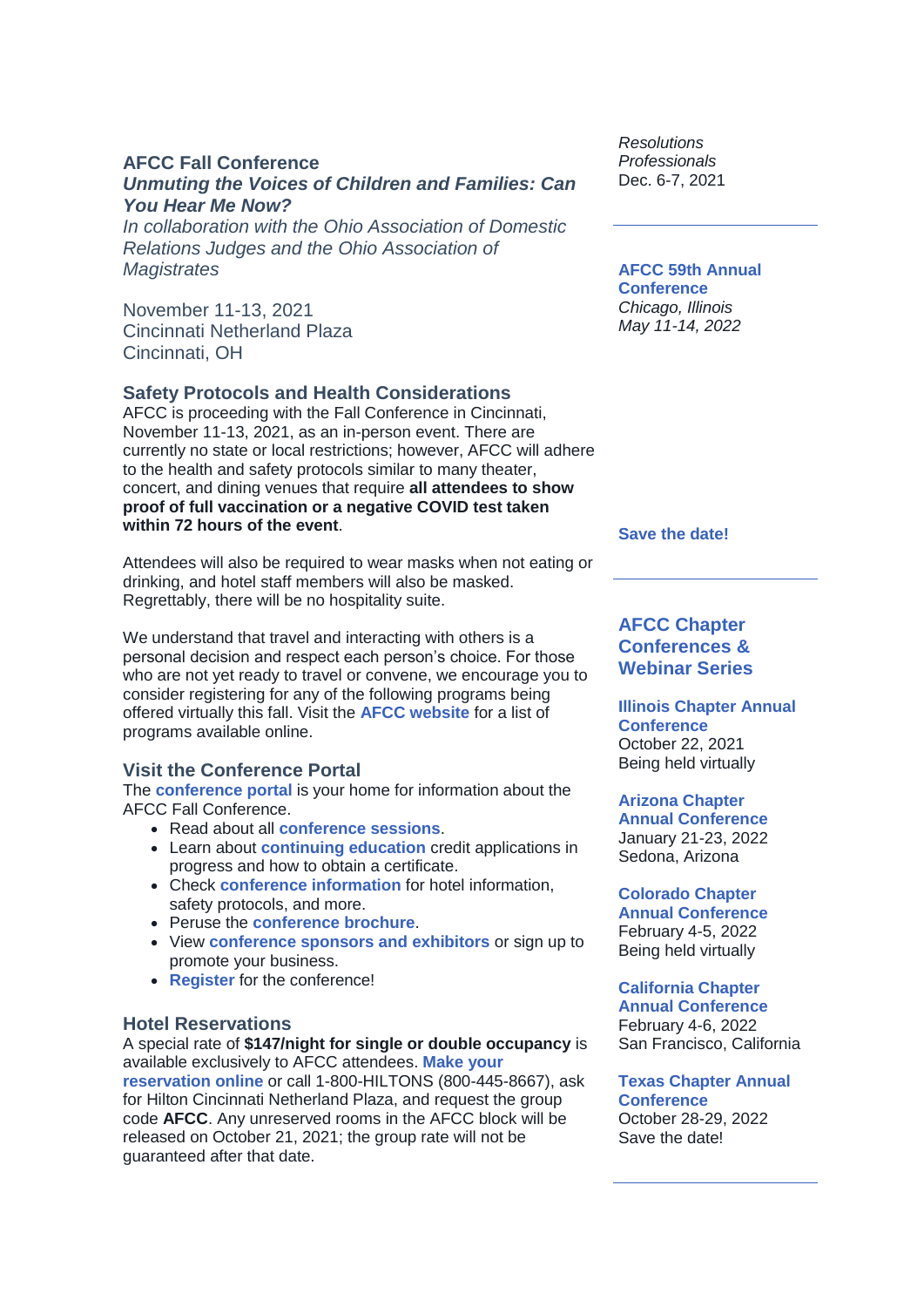### **Exhibitors Welcome!**

The Fall Conference gives exhibitors the first opportunity to interact with AFCC attendees face-to-face in over two years! **[Read the prospectus](https://r20.rs6.net/tn.jsp?f=001GatK5TbPh7s5VRAKe4clglnvcarXtACXm2f31WIiCZ50a4VniMO7w-hoZvHWB3tskTfvWm0g3qfEWarsmCzKvjI5jOqPUarv-VO0h0SrEWshrtFnZL3ec-sGAEe7-ogcwybYU0r9r0SLccWo2C2YTYFfwzVyOi2YzZE06t9gWlFmFE8RT1cZGPs9NAe-tIfH1wBzkSPhfwv-UaSuCP869BgwkPHplgfVhZkOtnjnjKTO8ODG-TPncO_VRXHr1QJWecFTWbtLab9zpxanZmFx9znN7IWYWrOFn4z6xWc01KwQKmjyM2i7z80NmRzJcvEcPiLAxxTNkT3pErnB_1eing==&c=aQqsplq_4n8m9koU-MqsYGL-RVLpsXhaESkLTnqe-NDa0Uc09cUQhA==&ch=s7fA5jcJKwyGcUyE9ffDb7ymv3ImhJNm6oDQuc92cXvauvOLczqi9Q==)** and contact Gina Wentling at **[gwentling@afccnet.org](mailto:gwentling@afccnet.org)** or 608-664-3750 for more information. Sign up now!

**[Register now!](https://r20.rs6.net/tn.jsp?f=001GatK5TbPh7s5VRAKe4clglnvcarXtACXm2f31WIiCZ50a4VniMO7w8BT-bZxoO_Xf-khUJ038215Ln-JsAd6zKqxChO5e_zE4Ag1blkIMPOlAZK2GSW2o2kdJwYzUsCyFo1vuGlKLGdThhTzcj4qokslFY28CX_P2vya3Q-NJ1U=&c=aQqsplq_4n8m9koU-MqsYGL-RVLpsXhaESkLTnqe-NDa0Uc09cUQhA==&ch=s7fA5jcJKwyGcUyE9ffDb7ymv3ImhJNm6oDQuc92cXvauvOLczqi9Q==)**

# **AFCC Online Training Programs Return Next Month!**

AFCC is pleased to offer a comprehensive parenting coordination (PC) training, conducted online by a team of leading international practitioners and trainers. Join us for two comprehensive training programs later this year!

### **The training team includes:**

- Debra K. Carter, PhD
- Robin M. Deutsch, PhD, ABPP
- Mindy F. Mitnick, EdM, MA
- Shely Polak, PhD
- Matthew J. Sullivan, PhD

# **The Fundamentals of Parenting Coordination November 29, 2021 - December 2, 2021 [Register now!](https://r20.rs6.net/tn.jsp?f=001GatK5TbPh7s5VRAKe4clglnvcarXtACXm2f31WIiCZ50a4VniMO7w1AsPiGiAWFAlu9gISOvLA3JTDfK6gI1rrPgphP3rcG7NtbwMnMdcz-jetaAPsJXS2cyxIolPQgeZwdC-o6Q9jETZdT6IbWl901EmjsJCguRjXZoE_gwAWGsWT9AURKSNEqR3AMk_St8bd5N-0iV2I07i4UgSQF04OEj69GvO3YUMZ_o4xFiCakysI70v59JEw==&c=aQqsplq_4n8m9koU-MqsYGL-RVLpsXhaESkLTnqe-NDa0Uc09cUQhA==&ch=s7fA5jcJKwyGcUyE9ffDb7ymv3ImhJNm6oDQuc92cXvauvOLczqi9Q==)**

This 16-hour training program is based on the 2019 AFCC Guidelines for Parenting Coordination and the Recommendations for Comprehensive Training of Parenting Coordinators. The program will take place in two segments per day, two hours each. Recordings of all sessions will be available for registrants.

# **Advanced Issues for Family Law and Dispute Resolution Professionals** December 6-7, 2021

**[Register now!](https://r20.rs6.net/tn.jsp?f=001GatK5TbPh7s5VRAKe4clglnvcarXtACXm2f31WIiCZ50a4VniMO7w1AsPiGiAWFAnmf2cP4AP9dUUcmBArq3gllTB9Qd8OPGi9-X0OpdvUEAyEzxVoZQ9Fe3RbZ7bPZcSViBbomeYz0j7YoeZWq3IovDl38KwM-DSBGNpndlr4mGtRrlaj-MyTB921cPU92tUKdEMIbr1jIfaJsjXI_KqRejJaC89Gce1AOx6zIkhgpFhFYelVDDJonNF6F3NFcMGrc5IGDXMnei5j_hQfDbKw==&c=aQqsplq_4n8m9koU-MqsYGL-RVLpsXhaESkLTnqe-NDa0Uc09cUQhA==&ch=s7fA5jcJKwyGcUyE9ffDb7ymv3ImhJNm6oDQuc92cXvauvOLczqi9Q==)**

This program addresses the challenges often associated with the most intractable family disputes, including intimate partner violence, parent-child contact problems (including parental alienation), the voice of the child, and providing virtual services. The program takes place in two segments per day, two hours each. Registration includes access to recordings of all training program sessions.

**[Read the brochure](https://r20.rs6.net/tn.jsp?f=001GatK5TbPh7s5VRAKe4clglnvcarXtACXm2f31WIiCZ50a4VniMO7w1AsPiGiAWFAy2nXJxT_oHaZG40Gk6_YYRo1ePf5RqoBBPjJXm_oI3rhbqLKwtSx_lj57ZsVtq5ZMggpIy2BDhyGoJdNt_jYuGb9SbovVhxL6ftrLYfN4n5IGkrnPOogbVM85aTJimiAwQ-EiRNgPLCLoYf9pPWKreXAAx365LeD&c=aQqsplq_4n8m9koU-MqsYGL-RVLpsXhaESkLTnqe-NDa0Uc09cUQhA==&ch=s7fA5jcJKwyGcUyE9ffDb7ymv3ImhJNm6oDQuc92cXvauvOLczqi9Q==)** for more information!

# **Ask the Experts**

**Ask the Expert: Tips for Professionals Helping Parents Protect Their Children from the Negative Effects of Conflict** *Irwin Sandler, Karey O'Hara, Sharlene Wolchik, and David Weinstock*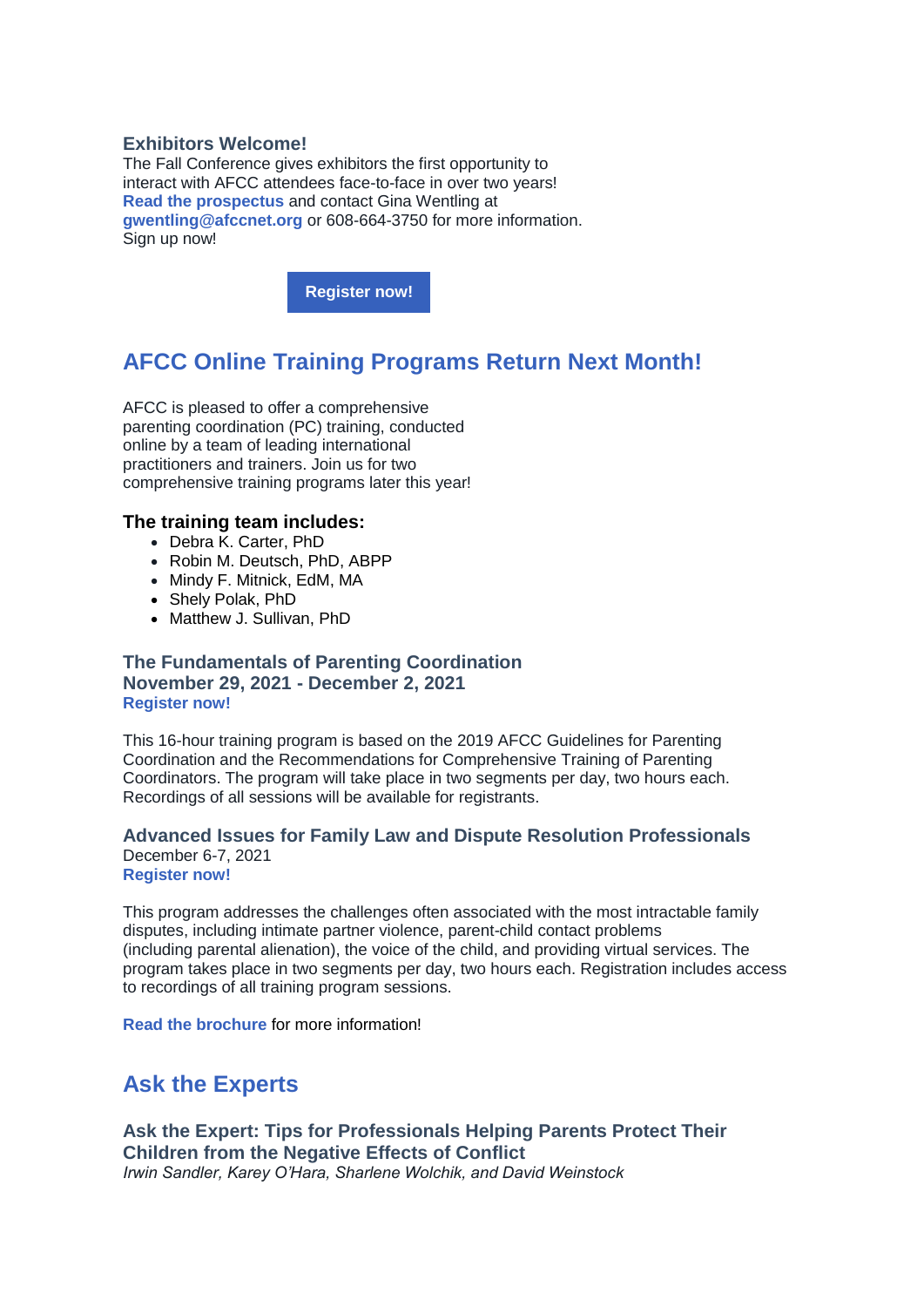Interparental conflict is arguably the most impactful risk factor for poor child outcomes following divorce. It increases children's risk for a wide range of problems including mental health problems and disorders, substance use, high-risk sexual behavior, and academic problems. Helping parents reduce interparental conflict is one of the most stressful and difficult, but important, challenges for helping professionals. If you are engaged in this work, these tips are for you. **[Read more](https://r20.rs6.net/tn.jsp?f=001GatK5TbPh7s5VRAKe4clglnvcarXtACXm2f31WIiCZ50a4VniMO7w1AsPiGiAWFAB6FNyE24CTdmaCj35ApYVUMNYEg55wi6J3QglhU36dEqf5EkiEs06WG5Scv2K6mw4Aqwb4Vb1vr45oh9mQa3lmfSrfGW2XNp2nX7pdwFGn-B_EfUVPpy5aXthB0HrddYfcXnqtIv3HDiTzUQBvbmVPdbIC8NVUefFkVyLuyKzxc=&c=aQqsplq_4n8m9koU-MqsYGL-RVLpsXhaESkLTnqe-NDa0Uc09cUQhA==&ch=s7fA5jcJKwyGcUyE9ffDb7ymv3ImhJNm6oDQuc92cXvauvOLczqi9Q==)**.

# **AFCC Webinar Corner**

# **[Parent-Child Contact Problems: NCJFCJ and AFCC Working Toward](https://r20.rs6.net/tn.jsp?f=001GatK5TbPh7s5VRAKe4clglnvcarXtACXm2f31WIiCZ50a4VniMO7w6fKMyR0wbq8ZUGPvOz4eYAEzFpPT6M-Y9CypvJ5XTZmSaZacBKkBoAbSUUW0MM9iMaa05WFDP8bRVBnGZuDpO4yPmhmKGDYUkpWgTElWl7KHukuL3LOlGWyuiSFZ3a_mS_nfSOYZi_4ONZzohid7hCBtL0gyWjOTD1feCCYeAI7kPo4vR0VGyWx5iE9E9uZTzEwsWD1QAvxSr4LwVrx-ic=&c=aQqsplq_4n8m9koU-MqsYGL-RVLpsXhaESkLTnqe-NDa0Uc09cUQhA==&ch=s7fA5jcJKwyGcUyE9ffDb7ymv3ImhJNm6oDQuc92cXvauvOLczqi9Q==)  [Common Ground](https://r20.rs6.net/tn.jsp?f=001GatK5TbPh7s5VRAKe4clglnvcarXtACXm2f31WIiCZ50a4VniMO7w6fKMyR0wbq8ZUGPvOz4eYAEzFpPT6M-Y9CypvJ5XTZmSaZacBKkBoAbSUUW0MM9iMaa05WFDP8bRVBnGZuDpO4yPmhmKGDYUkpWgTElWl7KHukuL3LOlGWyuiSFZ3a_mS_nfSOYZi_4ONZzohid7hCBtL0gyWjOTD1feCCYeAI7kPo4vR0VGyWx5iE9E9uZTzEwsWD1QAvxSr4LwVrx-ic=&c=aQqsplq_4n8m9koU-MqsYGL-RVLpsXhaESkLTnqe-NDa0Uc09cUQhA==&ch=s7fA5jcJKwyGcUyE9ffDb7ymv3ImhJNm6oDQuc92cXvauvOLczqi9Q==)**

Hon. Ramona Gonzalez and Matthew Sullivan, PhD November 17, 2021 | 1:00-2:00pm Eastern Time US/Canada Registration closes on November 16, 2021 at 9:00am Eastern Time US/Canada.

The leadership of the NCJFCJ and the AFCC have been working for more than a year on fashioning a joint statement on children's resistance/refusal to have contact with a parent. This inter-organizational collaboration was undertaken to help address some of the controversies and conundrums in the family justice field that adversely impact our ability to intervene to protect the health and well-being of families, particularly children. The constructive conversation we hope to have in the field may lead to filling in the gaps of training and resources for court professionals. This webinar will highlight where we are in the process of this collaborative effort and highlight the salient points we are stressing in this statement to help professionals move to more common ground.

**Hon. Ramona A. Gonzalez** is the presiding judge in La Crosse County, Wisconsin. She was first elected as a circuit judge in 1995 and re-elected in 2001, 2007, 2013 and 2019. Born in the Dominican Republic, Judge Gonzalez is a highly sought expert on family law issues, specializing in particular on national and international matters relating to child custody, domestic violence and civil child abduction. Judge Gonzalez is the 2019-20 President of the National Council of Juvenile & Family Court Judges (NCJFCJ) and a national trainer on domestic violence issues.

**Matthew Sullivan, PhD**, has been in private practice in Palo Alto, California, specializing in forensic and clinical work in the Family Courts, for over 30 years. He is a pioneer in the development of Parenting Coordination role internationally and trains family justice professionals about understanding and intervening in Parent-Child Contact problems in high conflict shared parenting arrangements. He was the President of AFCC, 2019-20. He is the cofounder of Overcoming Barriers, Inc., a non-profit organization that has developed a variety of innovative programs for high conflict shared custody arrangements.

**Registration** Members: \$15 **Certificate of Attendance** Members: \$15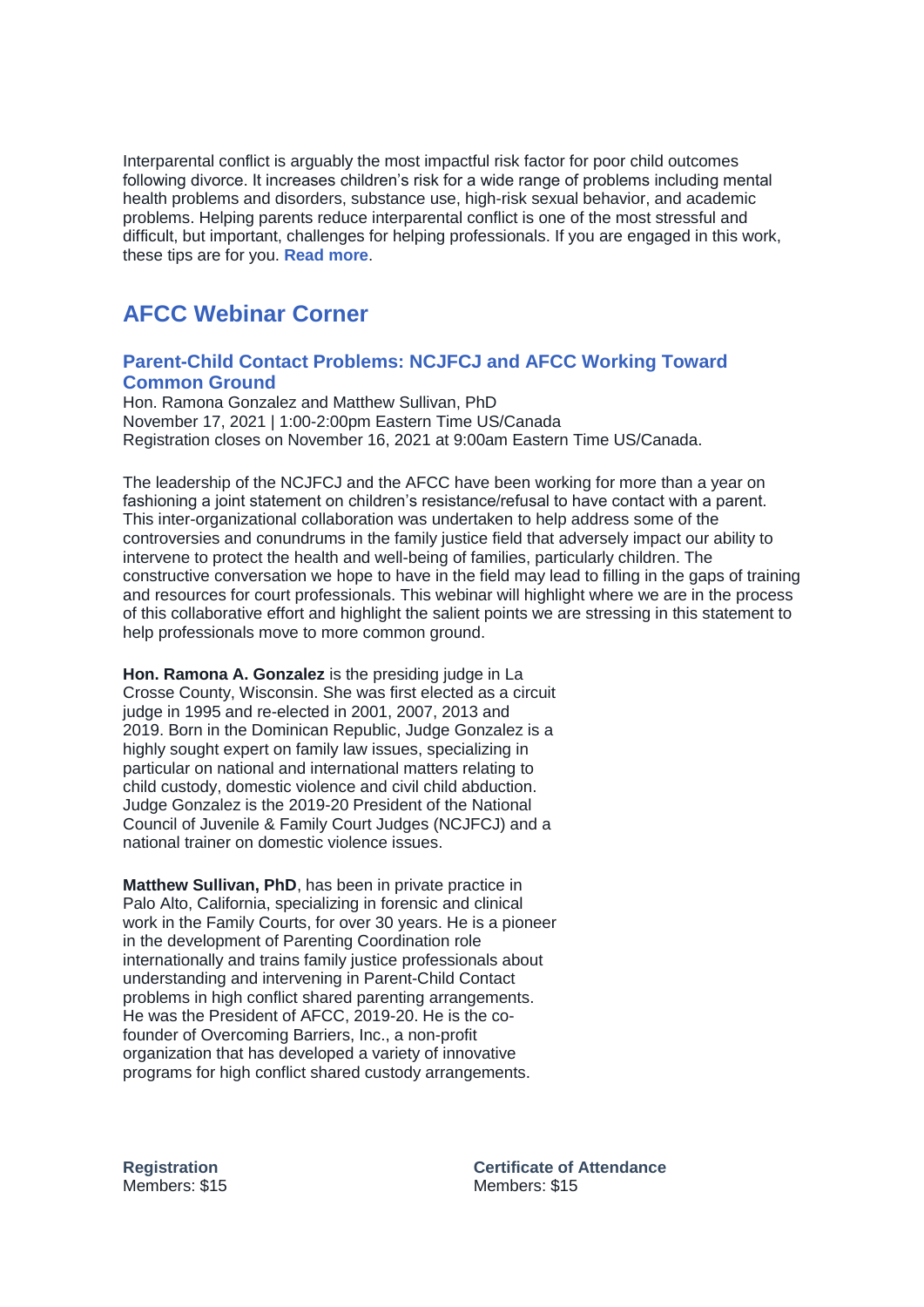Non-Members: \$50 Non-Members: \$20

Continuing education credit may be available for lawyers, judges, psychologists, social workers, counselors, and other professionals. **[Learn more](https://r20.rs6.net/tn.jsp?f=001GatK5TbPh7s5VRAKe4clglnvcarXtACXm2f31WIiCZ50a4VniMO7w6fKMyR0wbq8ZUGPvOz4eYAEzFpPT6M-Y9CypvJ5XTZmSaZacBKkBoAbSUUW0MM9iMaa05WFDP8bRVBnGZuDpO4yPmhmKGDYUkpWgTElWl7KHukuL3LOlGWyuiSFZ3a_mS_nfSOYZi_4ONZzohid7hCBtL0gyWjOTD1feCCYeAI7kPo4vR0VGyWx5iE9E9uZTzEwsWD1QAvxSr4LwVrx-ic=&c=aQqsplq_4n8m9koU-MqsYGL-RVLpsXhaESkLTnqe-NDa0Uc09cUQhA==&ch=s7fA5jcJKwyGcUyE9ffDb7ymv3ImhJNm6oDQuc92cXvauvOLczqi9Q==)**.

**[Register today!](https://r20.rs6.net/tn.jsp?f=001GatK5TbPh7s5VRAKe4clglnvcarXtACXm2f31WIiCZ50a4VniMO7w6fKMyR0wbq8ZUGPvOz4eYAEzFpPT6M-Y9CypvJ5XTZmSaZacBKkBoAbSUUW0MM9iMaa05WFDP8bRVBnGZuDpO4yPmhmKGDYUkpWgTElWl7KHukuL3LOlGWyuiSFZ3a_mS_nfSOYZi_4ONZzohid7hCBtL0gyWjOTD1feCCYeAI7kPo4vR0VGyWx5iE9E9uZTzEwsWD1QAvxSr4LwVrx-ic=&c=aQqsplq_4n8m9koU-MqsYGL-RVLpsXhaESkLTnqe-NDa0Uc09cUQhA==&ch=s7fA5jcJKwyGcUyE9ffDb7ymv3ImhJNm6oDQuc92cXvauvOLczqi9Q==)**

### **Register Now for AFCC's December webinar!**

**[Unbundling Legal Services](https://r20.rs6.net/tn.jsp?f=001GatK5TbPh7s5VRAKe4clglnvcarXtACXm2f31WIiCZ50a4VniMO7wwfPh8LaE0vnEeFXPLUFxXw6ysTUnQ0M8sZwVUN56e9yai7WoTbCu2ne2yT9Gn0GtA00SX3dfI35JPx2frpR0VaQvb4yskkmYl-o72vy7P6PxSXLXxUfaoTNvM_5b_JWQFaDITQ-1BJd7bhNy_tKKebguDpNQTKXlrOR-zlmLqay_4Zkim_OnU3S4Cul1bOrDMFQtOL2z5jIT7Dq1E2tiYw=&c=aQqsplq_4n8m9koU-MqsYGL-RVLpsXhaESkLTnqe-NDa0Uc09cUQhA==&ch=s7fA5jcJKwyGcUyE9ffDb7ymv3ImhJNm6oDQuc92cXvauvOLczqi9Q==)** Tami Moscoe, LLB, Lorna Yates, LLB December 15, 2021 | 1:00-2:00pm Eastern Time US/Canada **[Register now!](https://r20.rs6.net/tn.jsp?f=001GatK5TbPh7s5VRAKe4clglnvcarXtACXm2f31WIiCZ50a4VniMO7wwfPh8LaE0vnEeFXPLUFxXw6ysTUnQ0M8sZwVUN56e9yai7WoTbCu2ne2yT9Gn0GtA00SX3dfI35JPx2frpR0VaQvb4yskkmYl-o72vy7P6PxSXLXxUfaoTNvM_5b_JWQFaDITQ-1BJd7bhNy_tKKebguDpNQTKXlrOR-zlmLqay_4Zkim_OnU3S4Cul1bOrDMFQtOL2z5jIT7Dq1E2tiYw=&c=aQqsplq_4n8m9koU-MqsYGL-RVLpsXhaESkLTnqe-NDa0Uc09cUQhA==&ch=s7fA5jcJKwyGcUyE9ffDb7ymv3ImhJNm6oDQuc92cXvauvOLczqi9Q==)**

# **Save the Date for the AFCC 59th Annual Conference in Chicago!**

**The Use, Misuse, and Abuse of Technology in Family Law: Practical, Ethical, Safety, and Procedural Challenges** Chicago, Illinois May 11-14, 2022

**Include AFCC in your plans for 2022**! Set aside May 11-14, 2022 (which is not Mother's Day weekend!) to attend the AFCC 59th Annual Conference at the Chicago Marriott Downtown Magnificent Mile.

During the conference, you'll reconnect with colleagues, meet new people, earn continuing education credit, and learn from experienced, knowledgeable professionals. With meditation and yoga available, you can also work in some self-care! Do it for your professional development, your career, and yourself. We can't wait to see you there!

# **Member News**

**Bill Eddy**, AFCC member from San Diego, California, has written a new book, *Calming Upset People with EAR: How Statements Showing Empathy, Attention, and Respect Can Quickly Defuse a Conflict*! Bill is the co-founder and Chief Innovation Officer of the High Conflict Institute. He pioneered the High Conflict Personality Theory (HCP) and has become an expert on managing disputes involving people with high conflict personalities. Bill is also a frequent and popular presenter at AFCC conferences. Learn more about the new book **[here](https://r20.rs6.net/tn.jsp?f=001GatK5TbPh7s5VRAKe4clglnvcarXtACXm2f31WIiCZ50a4VniMO7w1AsPiGiAWFAYSz8nmQOtLFURkoW2C_4MHrOxzgsFkhF0YNOsqW3FFtSmNlqDNyWvtPVW37Ocw24_pJOZk4ltHxaYSLlLc72ZiZFWWMu69z1r_vRsi4700t-nbZXov8cVseQRwYW2P_59q9_IwpNu2s=&c=aQqsplq_4n8m9koU-MqsYGL-RVLpsXhaESkLTnqe-NDa0Uc09cUQhA==&ch=s7fA5jcJKwyGcUyE9ffDb7ymv3ImhJNm6oDQuc92cXvauvOLczqi9Q==)**. Congratulations, Bill!